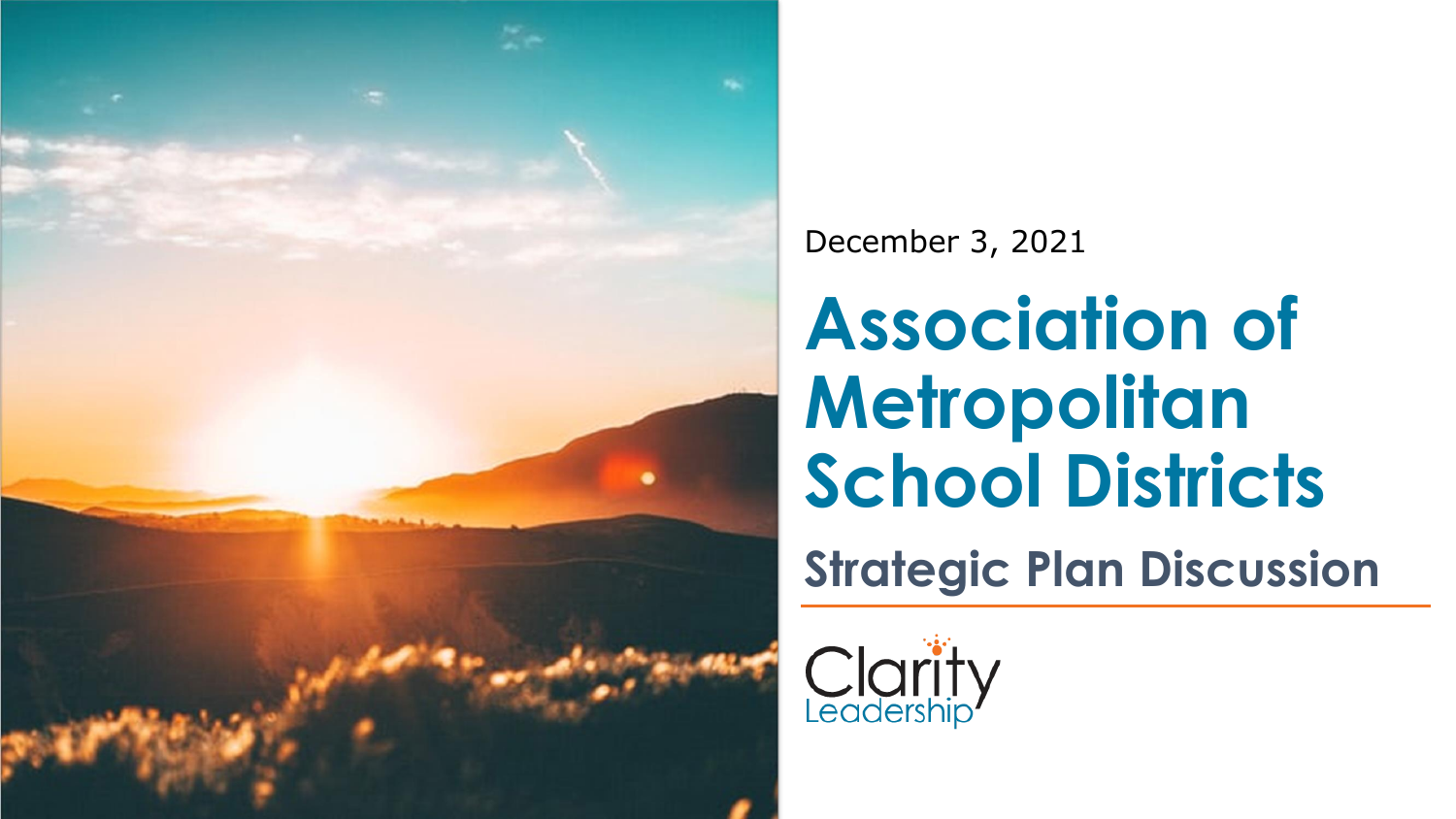

Reimagine Public Education



Public education is foundational to Minnesota's future prosperity.

Public education must be non-partisan and the highest priority of state government.

#### **We believe . . .**

State education policy and resource allocation must recognize and support the unique needs of member districts.

The collective and consistent advocacy of member districts is critical to achieving our mission.

Minnesota's education system is unjust and inequitable and does not provide sufficient resources to ensure all students thrive.

#### **Our Mission is to . . .**

Copyright © 2021 Clarity Leadership

Advocate for member school districts so they can lead the transformation of public education.

#### **Our Strategic Priorities are to . . .**

Advocate for funding and policies that respect and empower local districts to meet the needs of each and every student.

Create opportunities for school district leaders to collaborate, innovate, generate solutions, and share best practices.

Generate nonpartisan research, data and legislative updates that assist AMSD members to effectively advocate for our school districts and students.

Advance the work of Reimagine Minnesota.